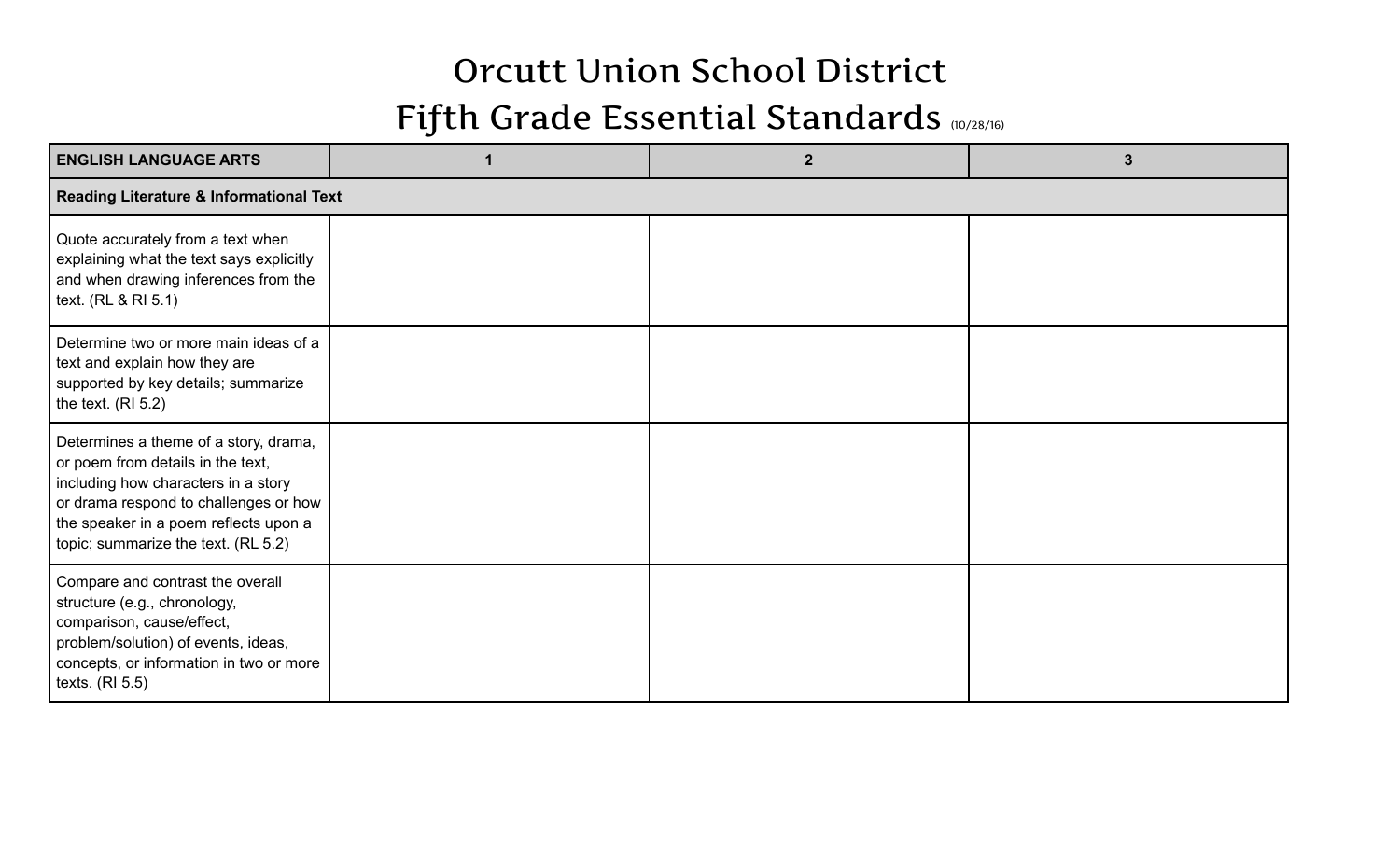| Integrate information from several texts<br>on the same topic in order to write or<br>speak about the subject<br>knowledgeably. (RI 5.9)                                                                                                                                                       |              |             |                |  |  |  |
|------------------------------------------------------------------------------------------------------------------------------------------------------------------------------------------------------------------------------------------------------------------------------------------------|--------------|-------------|----------------|--|--|--|
| <b>Foundational Skills</b>                                                                                                                                                                                                                                                                     |              |             |                |  |  |  |
| Read with sufficient accuracy and<br>fluency to support comprehension.<br>(RF 5.4)                                                                                                                                                                                                             |              |             |                |  |  |  |
| Language                                                                                                                                                                                                                                                                                       | $\mathbf{1}$ | $2^{\circ}$ | $\mathfrak{S}$ |  |  |  |
| Demonstrate command of the<br>conventions of standard English<br>capitalization, punctuation, and<br>spelling when writing. (L 5.2)                                                                                                                                                            |              |             |                |  |  |  |
| Acquire and use accurately<br>grade-appropriate general academic<br>and domain-specific words and<br>phrases, including those that signal<br>contrast, addition, and other logical<br>relationships (e.g., however, although,<br>nevertheless, similarly, moreover, in<br>addition). $(L 5.6)$ |              |             |                |  |  |  |
| Demonstrate understanding of and<br>interpret figurative language (similes,<br>metaphors, idioms, adages, proverbs)<br>in context, and determine word<br>relationships and nuances (antonyms,<br>synonyms, homographs) in word<br>meanings. (L.5.5)                                            |              |             |                |  |  |  |